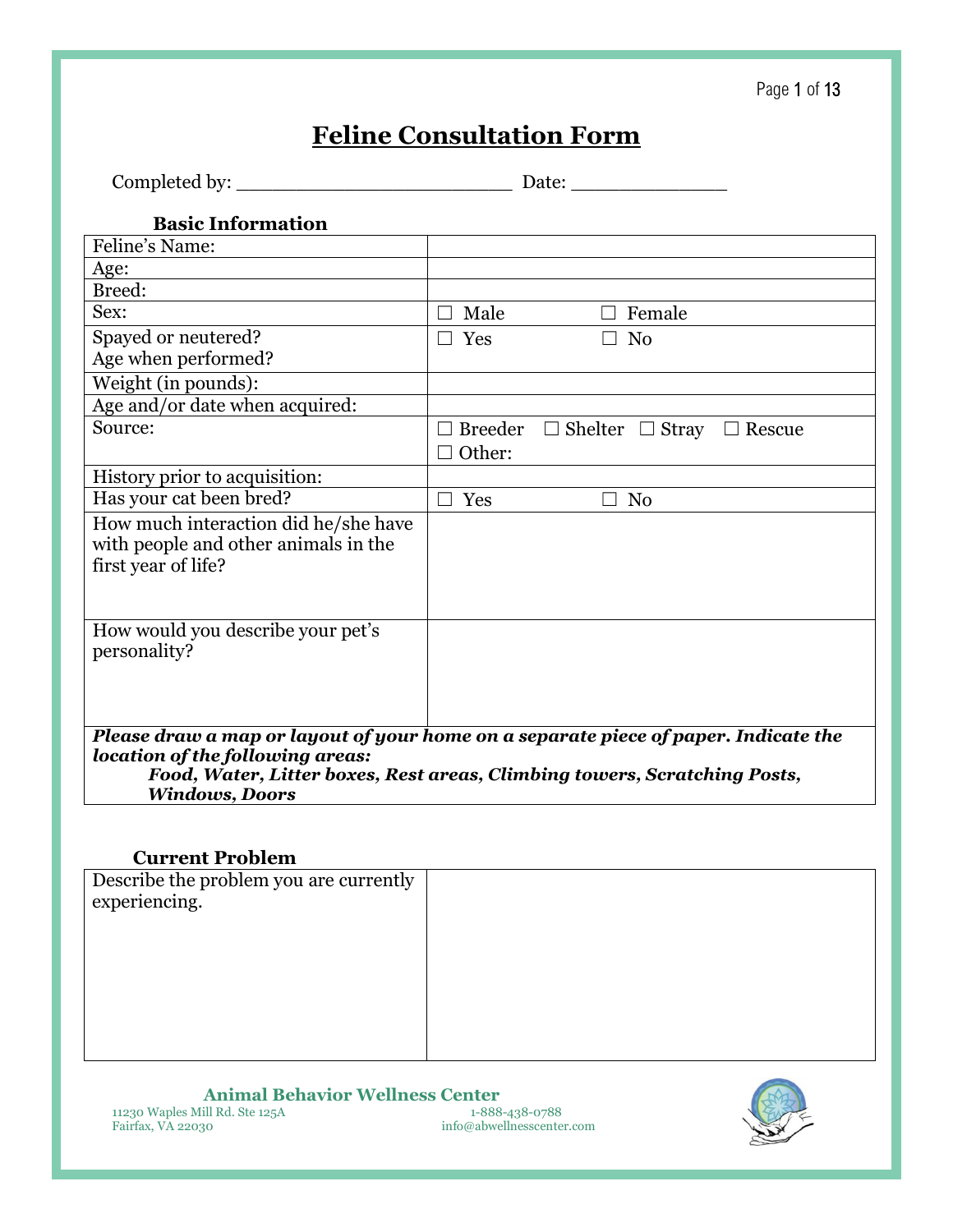## Page 2 of 13

| When did this problem start?                                         |                                          |
|----------------------------------------------------------------------|------------------------------------------|
| Did it correspond with any event of<br>action that you can identify? |                                          |
| Is this a chronic or intermittent issue?                             | Chronic<br>$\Box$ Intermittent<br>$\Box$ |
| What has been tried to correct the<br>problem?                       |                                          |
| Do you suspect any cause?                                            |                                          |
| Describe the three most recent<br>episodes of the behavior:          | 1.)                                      |
|                                                                      | 2.)                                      |
|                                                                      |                                          |
|                                                                      | 3.)                                      |
| Any other details surrounding the                                    |                                          |
| problem?                                                             |                                          |
| Is there any legal action pending<br>because of this pet?            | $\Box$ Yes<br>No<br>$\Box$<br>Explain:   |

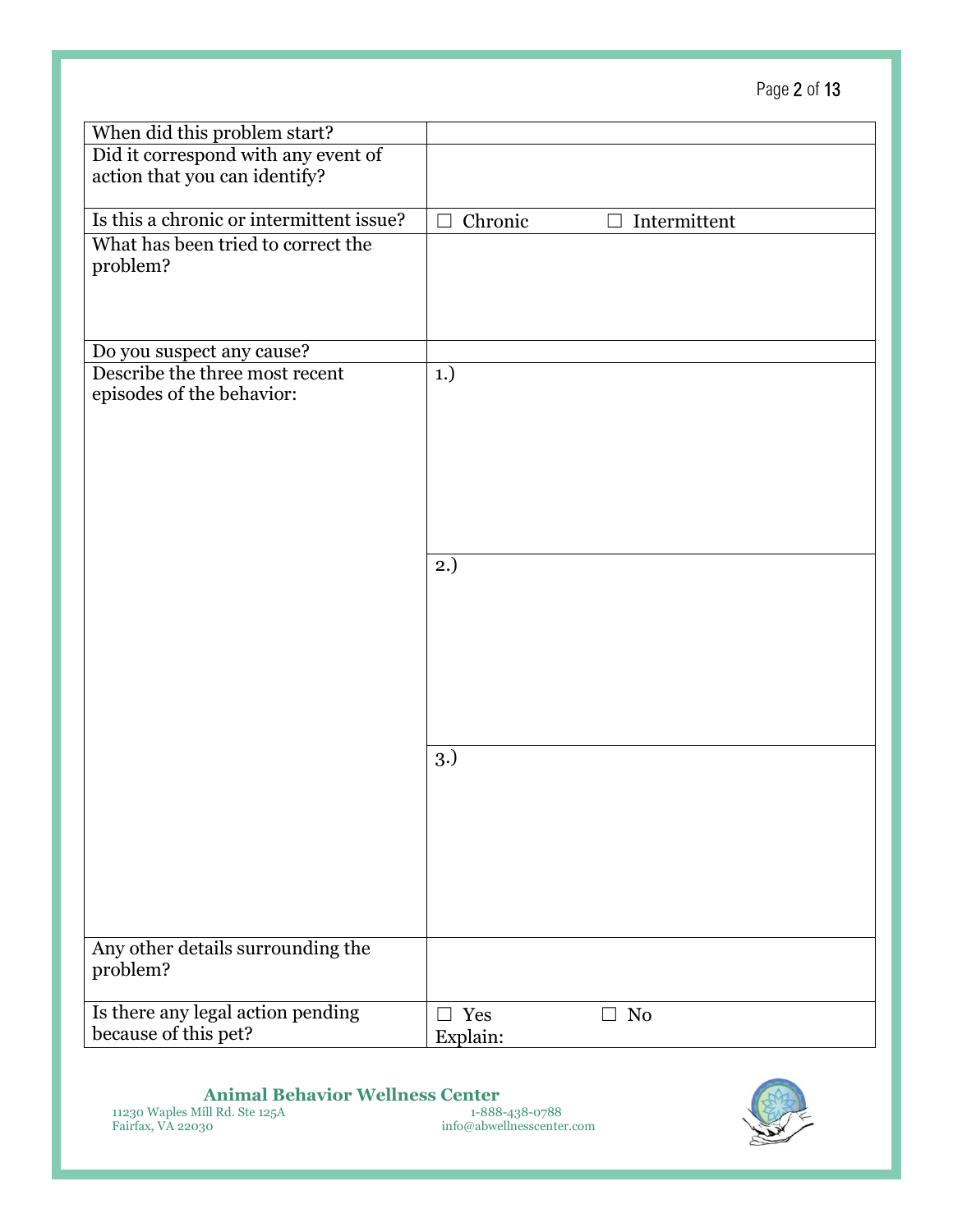| <b>Medical History</b>                                                   |        |                                                          |                                    |  |
|--------------------------------------------------------------------------|--------|----------------------------------------------------------|------------------------------------|--|
| Primary Veterinarian Information:                                        |        |                                                          |                                    |  |
|                                                                          |        |                                                          |                                    |  |
|                                                                          |        | Phone:                                                   |                                    |  |
| Date of last veterinary visit:                                           |        |                                                          |                                    |  |
|                                                                          |        | Please list your pet's current/regular medications below |                                    |  |
| <b>Heartworm Preventative:</b>                                           |        |                                                          |                                    |  |
| Flea/Tick Preventative:                                                  |        |                                                          |                                    |  |
| <b>Medication Name</b>                                                   | Amount |                                                          | Frequency                          |  |
|                                                                          |        |                                                          |                                    |  |
|                                                                          |        |                                                          |                                    |  |
|                                                                          |        |                                                          |                                    |  |
|                                                                          |        |                                                          |                                    |  |
|                                                                          |        |                                                          |                                    |  |
| Any changes in eating or drinking?                                       |        | $\Box$ Yes                                               | $\Box$ No                          |  |
|                                                                          |        | Explain:                                                 |                                    |  |
| Any lumps, bumps, pain, or limping?                                      |        | $\Box$ Yes                                               | $\Box$ No                          |  |
|                                                                          |        | Explain:                                                 |                                    |  |
| Have you noticed any of the following                                    |        |                                                          |                                    |  |
| in the last year?                                                        |        | $\Box$ Coughing<br>$\Box$ Vomiting                       | $\Box$ Sneezing<br>$\Box$ Diarrhea |  |
| Has your cat ever been treated for                                       |        | $\Box$ Yes                                               | $\Box$ No                          |  |
| behavior in the past?                                                    |        | Explain:                                                 |                                    |  |
| If so, please provide treatment plan<br>and any medications/supplements: |        |                                                          |                                    |  |
| Does your pet have or ever had                                           |        | $\Box$ Yes                                               | $\Box$ No                          |  |
| seizures?                                                                |        |                                                          |                                    |  |
| Any chronic medical conditions?                                          |        | $\Box$ Yes                                               | $\Box$ No                          |  |
|                                                                          |        | Explain:                                                 |                                    |  |
|                                                                          |        |                                                          |                                    |  |

 *Animal Behavior Wellness Center* **<b>** *<b>Animal Behavior Wellness Center <b><i>Animal Behavior Wellness Center* 11230 Waples Mill Rd. Ste 125A1-888-438-0788 Fairfax, VA 22030 info@abwellnesscenter.com

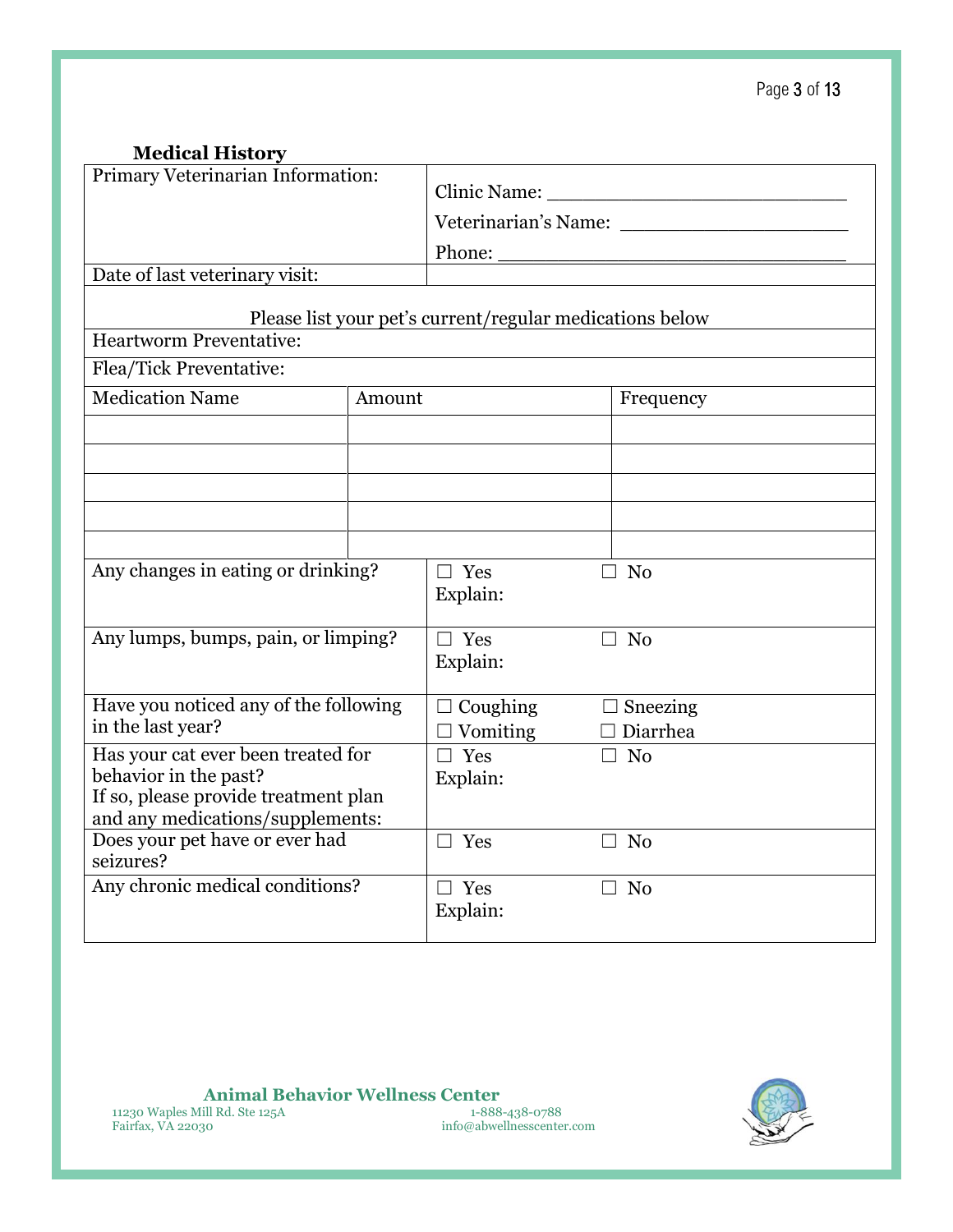#### **Household Occupants**

| Name                                            | Age | Occupation | Relationship w/pet |
|-------------------------------------------------|-----|------------|--------------------|
| (you)                                           |     |            |                    |
|                                                 |     |            |                    |
|                                                 |     |            |                    |
|                                                 |     |            |                    |
|                                                 |     |            |                    |
|                                                 |     |            |                    |
|                                                 |     |            |                    |
| Have you owned cats previously?                 |     | Yes        | No                 |
| Have you owned this breed of cat<br>previously? |     | Yes        | N <sub>0</sub>     |

## **Household Pets**

| Name | Age, Breed, Sex (neutered?) | Relationship with patient. |
|------|-----------------------------|----------------------------|
|      |                             |                            |
|      |                             |                            |
|      |                             |                            |
|      |                             |                            |
|      |                             |                            |

### **Diet and Feeding Health**

| Brand of Food:                                                      |      |                |             |
|---------------------------------------------------------------------|------|----------------|-------------|
| Amount and frequency:                                               |      |                |             |
| Percent crude protein (on the bag/can):                             |      |                |             |
| Where is the cat fed (physical<br>location)?                        |      |                |             |
| Where is the cat fed in relation to other<br>cats in the household? |      |                |             |
| Describe your cat's appetite:                                       | Good | Average        | $\Box$ Poor |
| At what speed does (s) he typically eat:                            | Fast | Slow           | Grazes      |
| Do you need to be present for your cat<br>to eat?                   | Yes  | N <sub>0</sub> |             |

**Animal Behavior Wellness Center**<br>
ill Rd. Ste 125A<br> **Bould by South** the passed info@abwellnesscenter.com<br> **COMPTER SETA**<br> **Bould by South** info@abwellnesscenter.com 11230 Waples Mill Rd. Ste 125A1-888-438-0788 Fairfax, VA 22030 info@abwellnesscenter.com

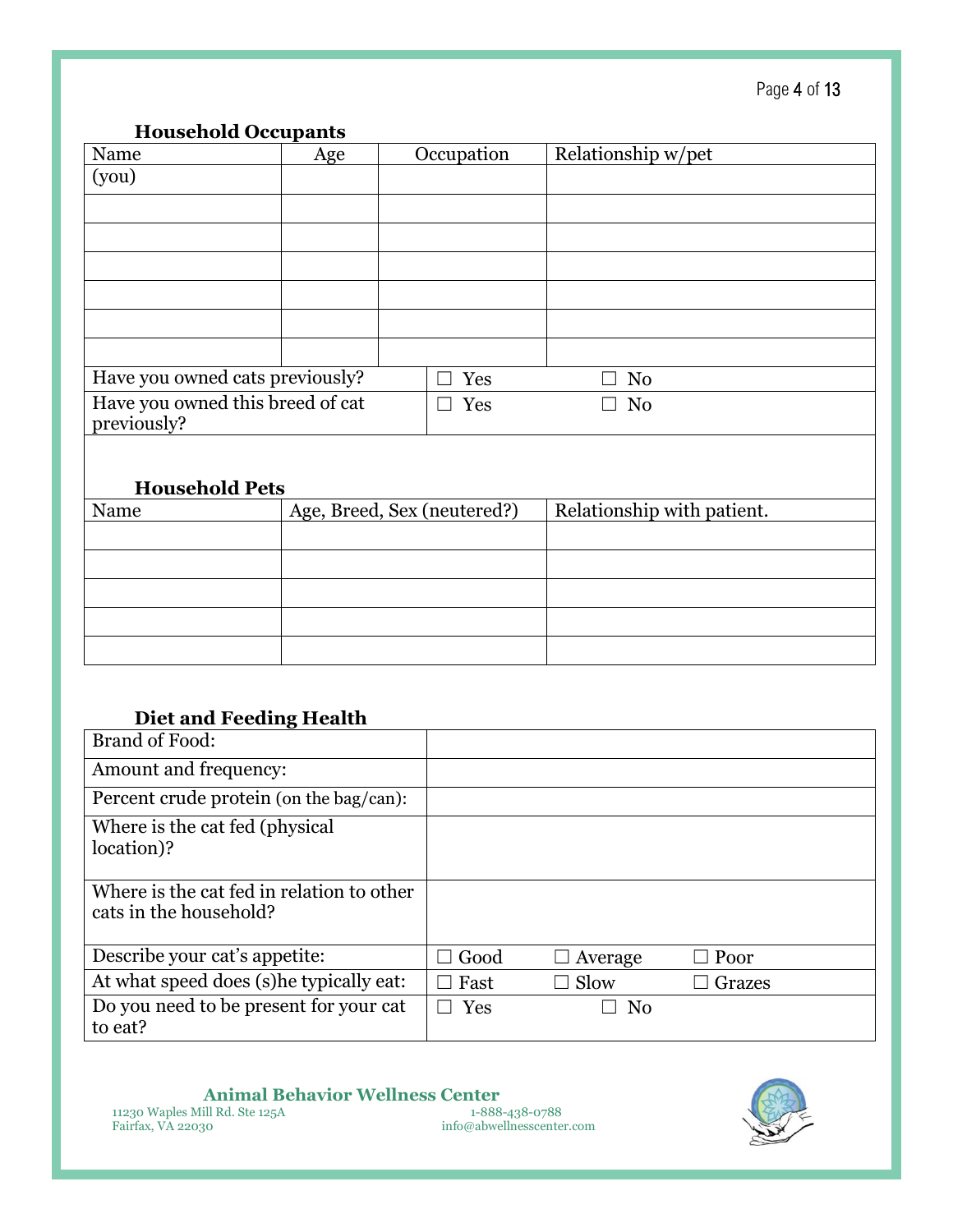Page 5 of 13

| Do you add any supplements to their                        | $\Box$ Yes             | No             |
|------------------------------------------------------------|------------------------|----------------|
| diet?                                                      | Explain:               | $\blacksquare$ |
| Does your cat have any food allergies<br>or sensitivities? | $\Box$ Yes<br>Explain: | $\Box$ No      |

## **Daily Activities**

| Where does your cat sleep?                                            |                                                     |
|-----------------------------------------------------------------------|-----------------------------------------------------|
| Does your pet ever wake you at night?                                 | Yes<br>No                                           |
| If yes, how often and ideas on why?                                   | Explain:                                            |
| How many hours per day do you think<br>your cat sleeps?               |                                                     |
| Does your cat seek out high places to<br>rest?                        | Yes<br>No                                           |
| Where can your cat normally be found<br>during the day?               |                                                     |
| Is your cat allowed to go outside? If                                 | Yes<br>N <sub>0</sub>                               |
| yes, how long do they like to stay out?                               | Explain:                                            |
| Is access to the outside controlled by<br>you or is there a cat door? |                                                     |
| How often do you see other cats in your                               | Daily<br>$\Box$ Occasionally<br>$\Box$ 3-4 per Week |
| yard?                                                                 | Rarely<br>$\Box$ Never                              |
| How far does your cat roam?                                           | Stays in our yard<br>$\Box$ The neighbor's          |
|                                                                       | I do not know how far                               |
| Where does your cat stay during the                                   | $\Box$ Specific Room<br>Crate                       |
| day when no one is home?                                              | $\Box$ Outside<br>Free Run (in the house)           |
|                                                                       | Other:                                              |
| What arrangements are made for the                                    |                                                     |
| cat if you are away from home for a                                   |                                                     |
| while (ex: on vacation)?                                              |                                                     |

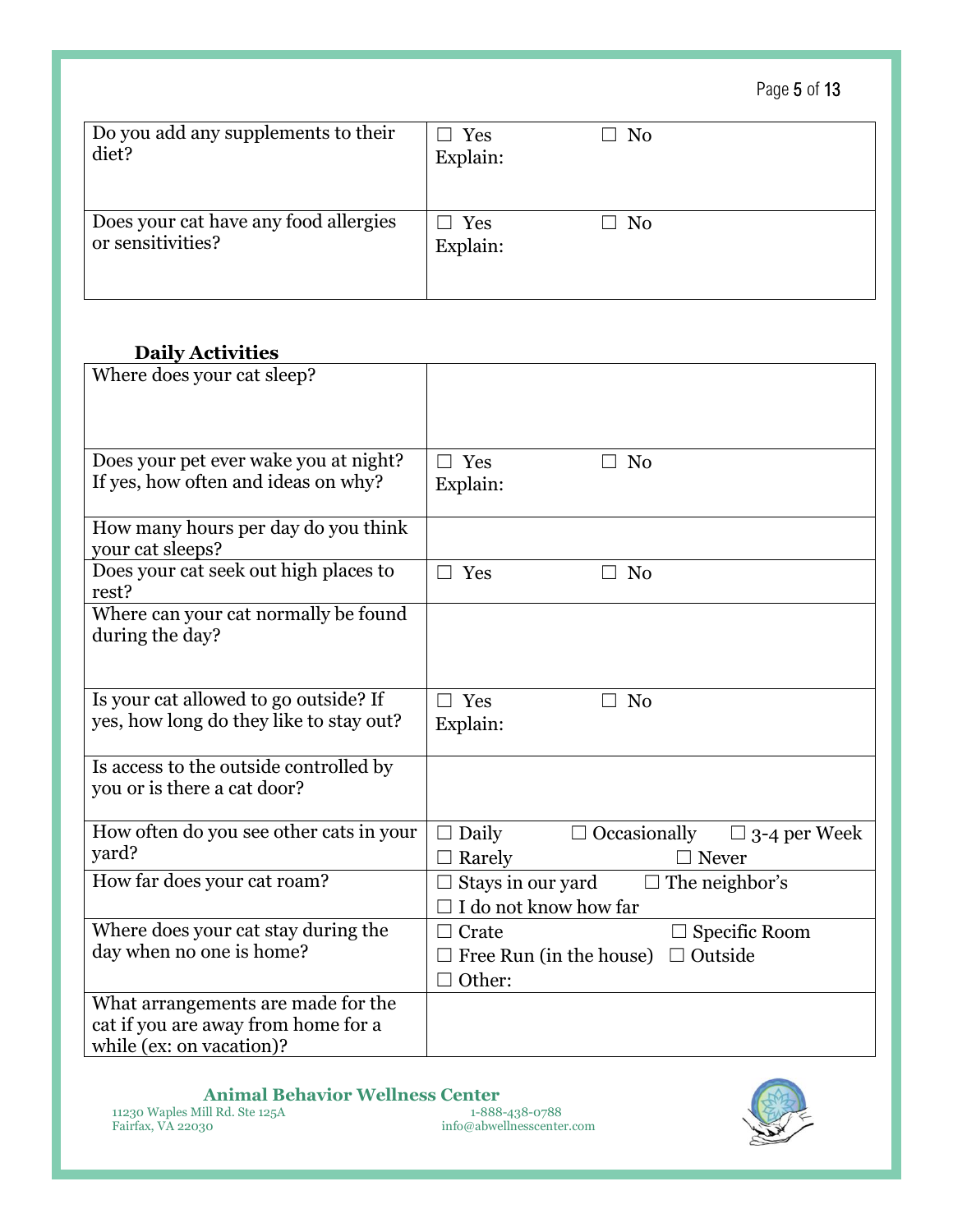| Page 6 of 13 |  |  |  |
|--------------|--|--|--|
|--------------|--|--|--|

| Typically, how long is your cat left<br>alone without people on any given day? |                                     |
|--------------------------------------------------------------------------------|-------------------------------------|
| Have there been any changes in your<br>household or your routine?              | $\Box$ Yes<br>$\Box$ No<br>Explain: |

## **Elimination Behavior**

| Do you provide a litter box?         | Yes           | N <sub>0</sub>       |         |
|--------------------------------------|---------------|----------------------|---------|
| How many litter boxes are provided?  |               |                      |         |
| Recent change?                       |               |                      |         |
| Where are the litter boxes located?  |               |                      |         |
| Recent change?                       |               |                      |         |
|                                      |               |                      |         |
|                                      |               |                      |         |
| What type of box(es) do you use?     |               |                      |         |
|                                      |               |                      |         |
|                                      |               |                      |         |
| What shape/size?                     |               |                      |         |
|                                      |               |                      |         |
|                                      |               |                      |         |
|                                      |               |                      |         |
| What brand litter do you use?        |               |                      |         |
| Recent change?                       |               |                      |         |
|                                      |               |                      |         |
| Are there odor control granules?     | Yes           | N <sub>0</sub>       |         |
| Is it clumping litter?               | Yes           | N <sub>0</sub>       |         |
| How often is waste material scooped  |               |                      |         |
| out?                                 |               |                      |         |
| How often is the box completely      |               |                      |         |
| emptied out and washed?              |               |                      |         |
| What do you use to clean/wash the    |               |                      |         |
| litter box itself?                   |               |                      |         |
| Recent change?                       |               |                      |         |
| Does the cat use the litter box on a | Yes<br>$\Box$ | N <sub>0</sub><br>┓  |         |
| regular basis?                       |               |                      |         |
| How frequently?                      |               | Times per day        |         |
| Does that case use the box for       | Urine         | <b>Both</b><br>Feces | Neither |

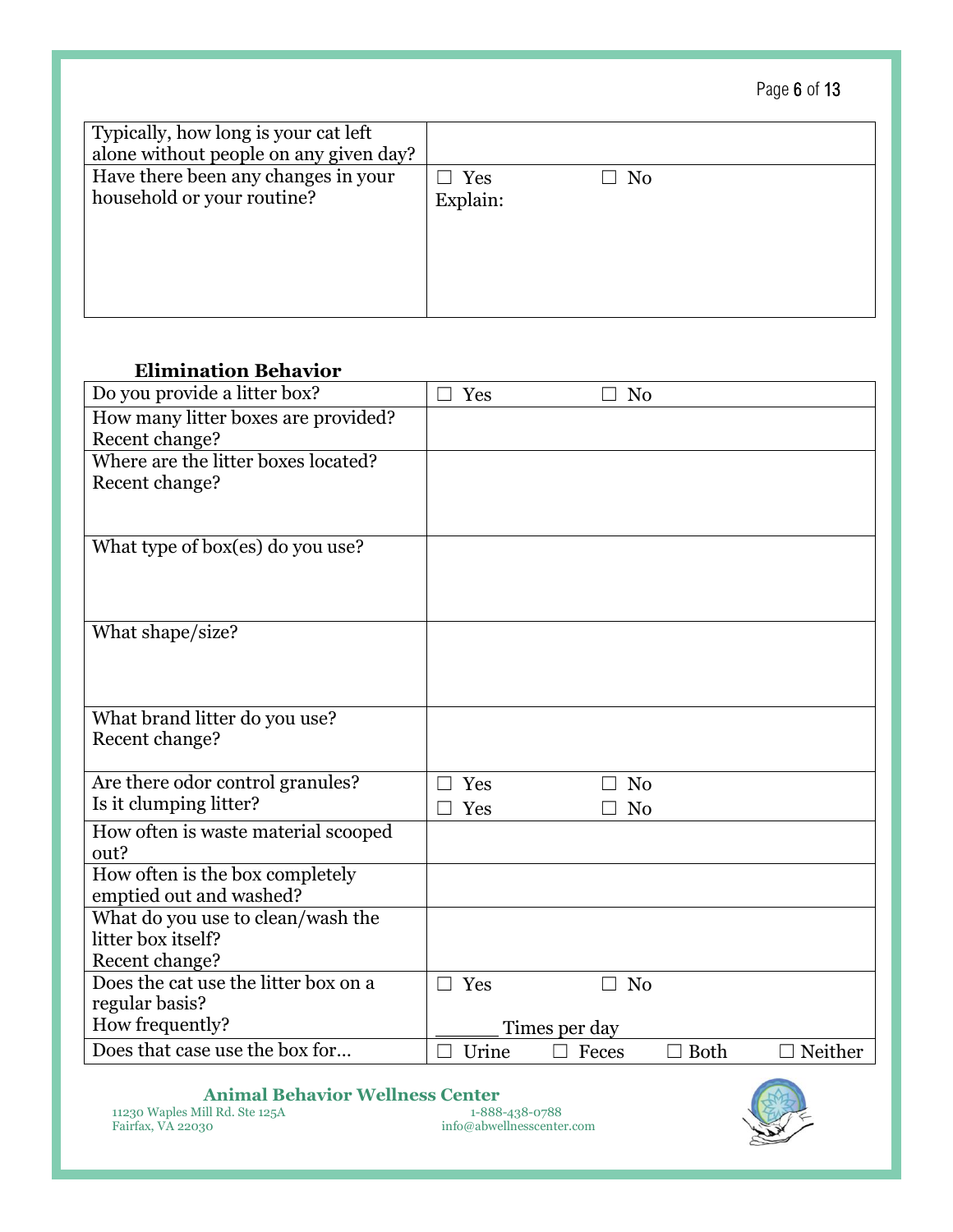Page 7 of 13

| Does the cat bury his/her urine?                                            | Yes<br>N <sub>0</sub>                        |
|-----------------------------------------------------------------------------|----------------------------------------------|
| Does the cat bury his/her feces?                                            | Yes<br>N <sub>0</sub><br>$\Box$              |
| Do you see the cat scratching and                                           | Yes<br>N <sub>0</sub>                        |
| digging in and around the box?                                              |                                              |
| Does the cat ever jump out and run                                          | Yes<br>N <sub>0</sub>                        |
| away from box?                                                              |                                              |
| <b>Problem elimination behavior (if applicable):</b>                        |                                              |
| What is the cat leaving outside the                                         | Urine<br><b>Both</b><br>Feces                |
| litter box?                                                                 |                                              |
| How often?                                                                  |                                              |
|                                                                             |                                              |
| How long has this behavior been                                             |                                              |
| occurring?                                                                  |                                              |
|                                                                             |                                              |
| What time of day do you usually find                                        |                                              |
| the deposits outside the box?                                               |                                              |
| Indicate on your map where the cat is eliminating outside of the box.       |                                              |
|                                                                             |                                              |
| When the problem first began, do you                                        | $\Box$ Yes<br>N <sub>o</sub><br>٦            |
| recall any unusual incident at the time                                     | Explain:                                     |
| or something that may have upset the                                        |                                              |
| cat?                                                                        |                                              |
| Have you ever caught the cat                                                | $\Box$ Yes<br>N <sub>o</sub>                 |
| eliminating outside the litter box?                                         | Explain:                                     |
|                                                                             |                                              |
| Where is the urine located?                                                 | On the floor<br>On the wall<br>Both          |
| If you are not the cat's first owner, did                                   | $\Box$ Yes<br>No<br>$\overline{\phantom{a}}$ |
| the at have similar issues in its other                                     | Explain:                                     |
| home?                                                                       |                                              |
|                                                                             |                                              |
| Has this cat had urinary tract                                              | $\Box$ Yes<br>$\Box$ No                      |
| infections?                                                                 | Explain:                                     |
|                                                                             |                                              |
|                                                                             |                                              |
| When was the last time a urine sample<br>was examined by your veterinarian? |                                              |
|                                                                             |                                              |

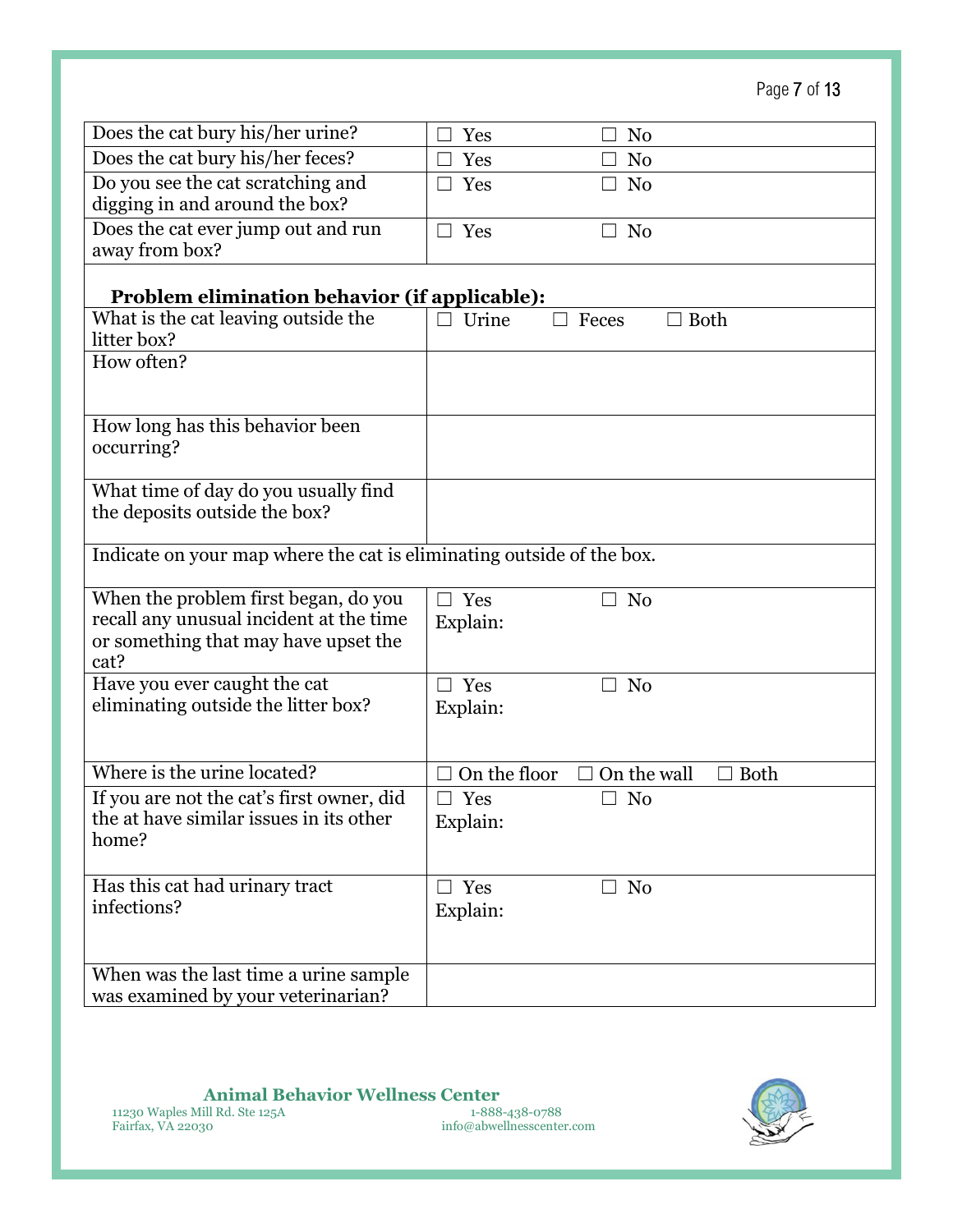## Page 8 of 13

| What has been done in the past<br>(medical, environmental, behavioral)<br>to change this behavior? |                        |    |
|----------------------------------------------------------------------------------------------------|------------------------|----|
| Has anything been effective in<br>decreasing or eliminating the problem?                           | $\Box$ Yes<br>Explain: | No |

#### **Territorial Behavior**

| Does your cat defend his/her territory<br>from other cats?                                                                             | Yes                                          | N <sub>0</sub> |
|----------------------------------------------------------------------------------------------------------------------------------------|----------------------------------------------|----------------|
| Which cats?                                                                                                                            | Strange cats outside<br>Housemates<br>Names: |                |
| Details of what your cat looks like when<br>defending his/her territory.                                                               |                                              |                |
| Does your cat fight with any other cats<br>in the home?                                                                                | Yes                                          | N <sub>0</sub> |
| Do you ever see this cat physically<br>blocking a housemate from accessing<br>food, litter boxes, rooms, toys, or<br>climbing perches? | Yes<br>Explain:                              | N <sub>0</sub> |
| Do you ever see another housemate cat<br>blocking this cat from accessing food,<br>litter boxes, rooms, toys, or climbing<br>perches?  | Yes<br>Explain:                              | N <sub>0</sub> |

**Animal Behavior Wellness Center**<br> **EXECUTE:** III Rd. Ste 125A<br>
30<br> **Animal Behavior Wellness Center**<br> **EXECUTE:** 1-888-438-0788<br> **Animal Behavior Wellness Center**.com 11230 Waples Mill Rd. Ste 125A1-888-438-0788 Fairfax, VA 22030 info@abwellnesscenter.com

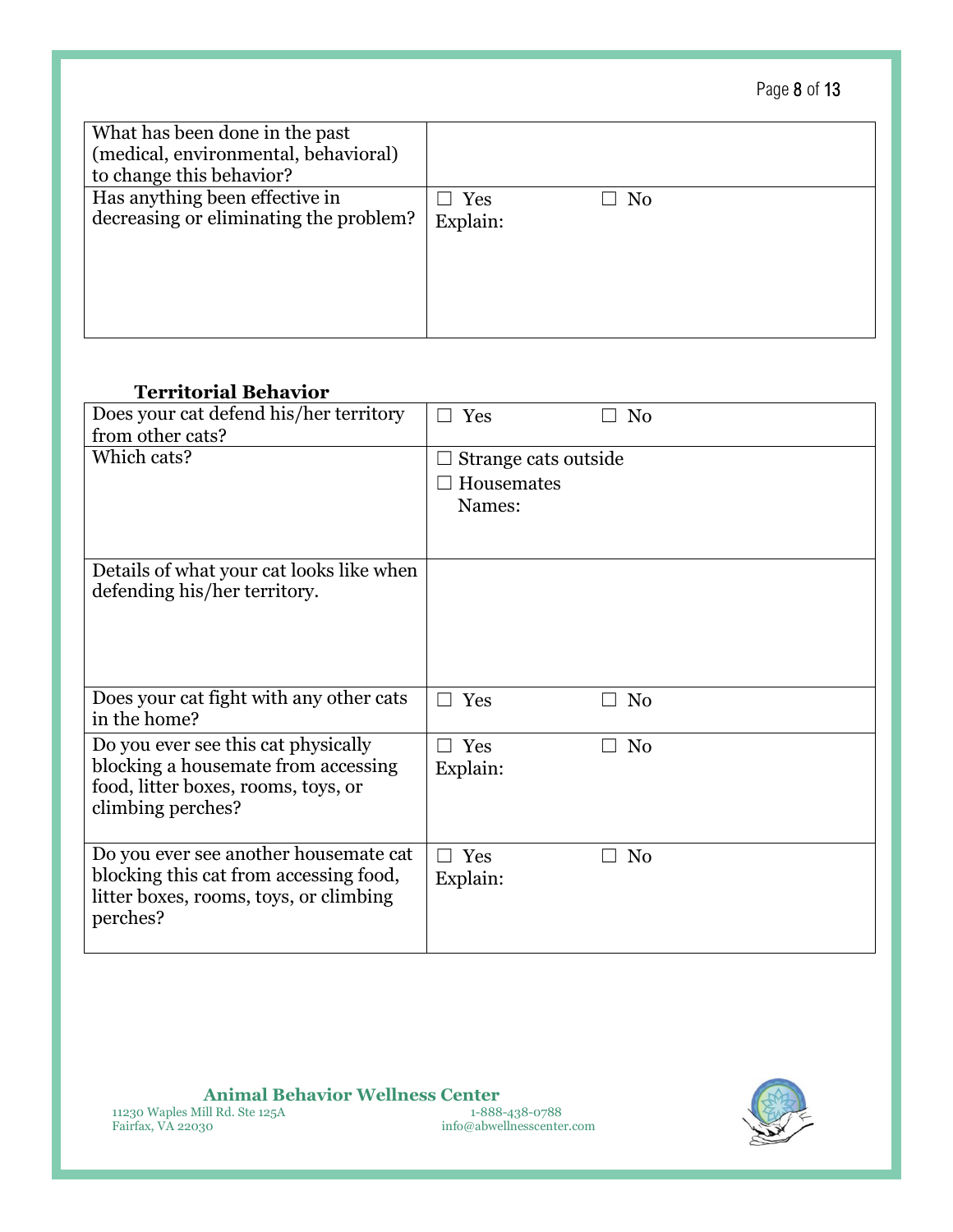Page 9 of 13

## **Play Behavior**

| Is your cat playful?                                                        | Yes        | No             |
|-----------------------------------------------------------------------------|------------|----------------|
| Is there any specific time devoted to<br>play or training on a daily basis? | Yes        | N <sub>0</sub> |
|                                                                             |            |                |
| What types of toys does your cat play<br>with?                              |            |                |
| Does your cat come when called or do                                        | $\Box$ Yes | No             |
| tricks?                                                                     | Explain:   |                |
| How does your cat respond to catnip?                                        |            |                |
|                                                                             |            |                |
|                                                                             |            |                |

## **Scratching Behavior**

| Is your cat declawed?                  | $\Box$ Yes                            | No                                            |
|----------------------------------------|---------------------------------------|-----------------------------------------------|
|                                        | $\Box$ Front only                     | $\Box$ All four feet                          |
| At what age was your cat declawed?     |                                       |                                               |
| Do you have scratching posts?          | $\Box$ Yes                            | $\Box$ No                                     |
|                                        | What $type(s)$ ?                      |                                               |
|                                        |                                       | Indicate on your map where these are located. |
| Does your cat use the scratching post? | $\Box$ Yes<br>$\Box$ No               | $\Box$ Sometimes                              |
|                                        | $\Box$ My cat scratches other things: |                                               |

### **Interactions with Family Members**

|                           | In what type of home do you reside?                                                          |            | $\Box$ Apartment/Condo $\Box$ Townhouse |                                 |                            |                    |
|---------------------------|----------------------------------------------------------------------------------------------|------------|-----------------------------------------|---------------------------------|----------------------------|--------------------|
|                           |                                                                                              |            | Single family                           |                                 | Other                      |                    |
|                           |                                                                                              |            |                                         |                                 |                            |                    |
|                           | How would you describe your home?                                                            |            | Quiet                                   | Lively                          |                            | Chaotic            |
| Reaction to interactions. |                                                                                              |            |                                         |                                 |                            |                    |
|                           | Is there any aggression in the following circumstances? Aggression could be demonstrated by: |            |                                         |                                 |                            |                    |
| Snarling<br>$\bullet$     |                                                                                              |            | Lunging                                 |                                 | $\bullet$                  | Nipping            |
| Growling<br>$\bullet$     |                                                                                              |            | Snapping (no contact)                   |                                 | <b>Biting</b><br>$\bullet$ |                    |
| <b>Barking</b>            |                                                                                              |            | Muzzle punching                         |                                 |                            |                    |
|                           | If yes to any section, please indicate the type of aggression as listed above.               |            |                                         |                                 |                            |                    |
|                           | Adult #1                                                                                     | Adult $#2$ |                                         | Children                        |                            | Any other specific |
|                           |                                                                                              |            |                                         |                                 |                            | individual         |
| Handling                  | $\Box$ Yes $\Box$ No $\Box$ N/A                                                              |            | $\Box$ Yes $\Box$ No $\Box$ N/A         | $\Box$ Yes $\Box$ No $\Box$ N/A |                            |                    |
|                           |                                                                                              |            |                                         |                                 |                            |                    |

**Animal Behavior Wellness Center**<br> **ill Rd. Ste 125A** 1-888-438-0788 11230 Waples Mill Rd. Ste 125A1-888-438-0788 Fairfax, VA 22030 info@abwellnesscenter.com

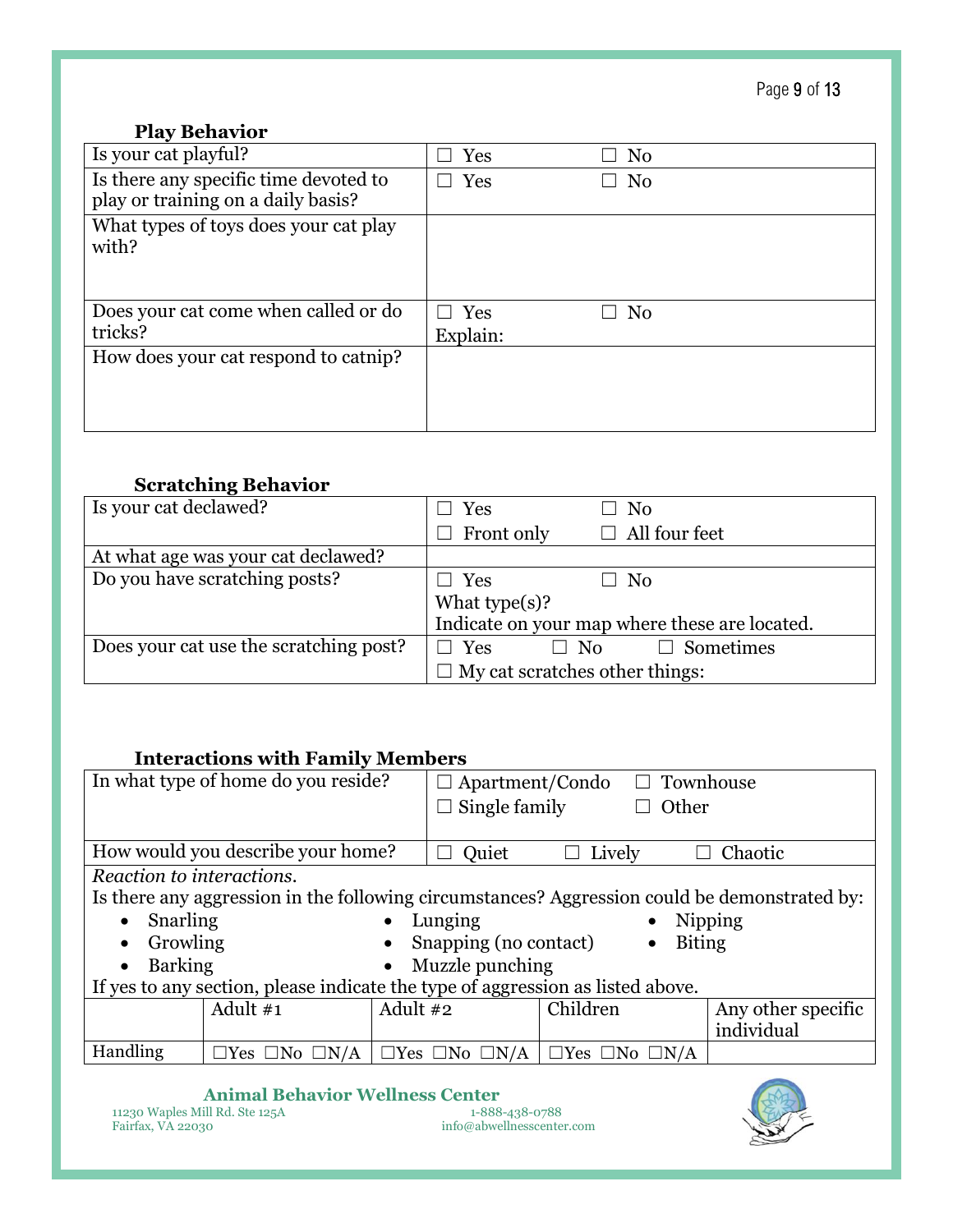Page 10 of 13

| Grooming                                                      |                                 |                                 |                                 |  |
|---------------------------------------------------------------|---------------------------------|---------------------------------|---------------------------------|--|
| Petting                                                       | $\Box$ Yes $\Box$ No $\Box$ N/A | $\Box$ Yes $\Box$ No $\Box$ N/A | $\Box$ Yes $\Box$ No $\Box$ N/A |  |
| Hugging                                                       |                                 |                                 |                                 |  |
| Playing                                                       | $\Box$ Yes $\Box$ No $\Box$ N/A | $\Box$ Yes $\Box$ No $\Box$ N/A | $\Box$ Yes $\Box$ No $\Box$ N/A |  |
|                                                               |                                 |                                 |                                 |  |
| Disciplining                                                  | $\Box$ Yes $\Box$ No $\Box$ N/A | $\Box$ Yes $\Box$ No $\Box$ N/A | $\Box$ Yes $\Box$ No $\Box$ N/A |  |
|                                                               |                                 |                                 |                                 |  |
| Putting in                                                    | $\Box$ Yes $\Box$ No $\Box$ N/A | $\Box$ Yes $\Box$ No $\Box$ N/A | $\Box$ Yes $\Box$ No $\Box$ N/A |  |
| carrier                                                       |                                 |                                 |                                 |  |
| If you answered yes to any of the above, please explain here: |                                 |                                 |                                 |  |

### **Interaction with Others**

| How does your cat behavior when the<br>doorbell rings?             |  |                                  |                          |
|--------------------------------------------------------------------|--|----------------------------------|--------------------------|
| Is your cat quick to approach visitors?                            |  | Yes                              | N <sub>0</sub>           |
| What is your cat's response to the<br>following types of visitors? |  | Frequent:<br>Occasional:<br>New: |                          |
| Cat's Reaction to                                                  |  | Inside the Home:                 | <b>Outside the Home:</b> |
| Unknown men                                                        |  |                                  |                          |
| Unknown women                                                      |  |                                  |                          |
| Unknown children                                                   |  |                                  |                          |
| Other animals (cats,<br>squirrels, etc.)                           |  |                                  |                          |
| Crowds/busy areas                                                  |  |                                  |                          |

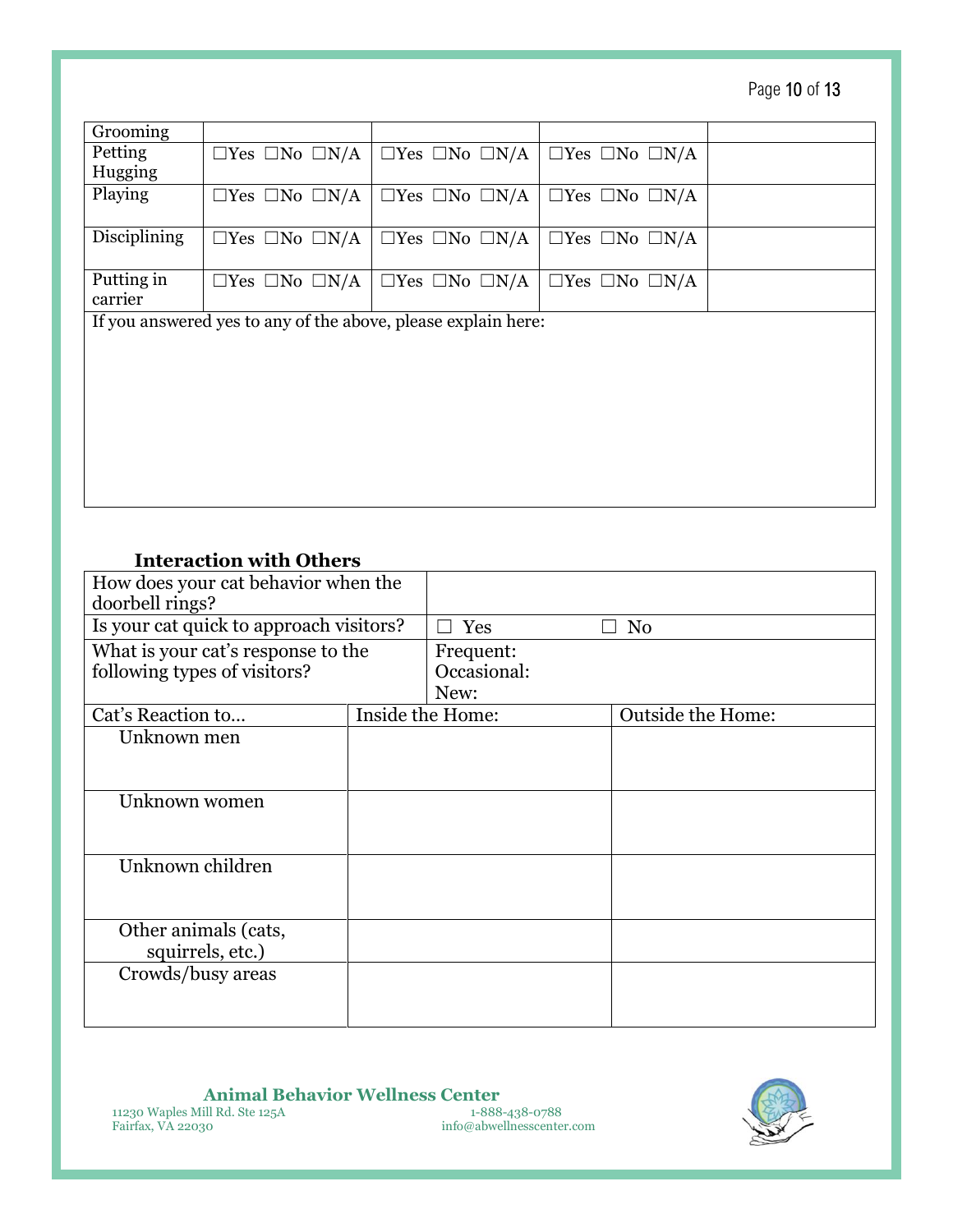### **Other Behaviors**

| When your cat meow?                                                         |                 |                |
|-----------------------------------------------------------------------------|-----------------|----------------|
| When your cat growl?                                                        |                 |                |
| When does your cat purr?                                                    |                 |                |
| Is your cat aggressive when he/she is<br>denied something he/she wants?     | Yes<br>Explain: | N <sub>0</sub> |
| Does your cat ever show inappropriate<br>mounting or other sexual activity? | Yes<br>Explain: | N <sub>0</sub> |
| How does your cat respond to<br>grooming?                                   |                 |                |
| How does your cat respond to<br>handling?                                   |                 |                |
| Does your cat lick or chew on<br>themselves more than you would             | Yes<br>Explain: | N <sub>0</sub> |
| expect?                                                                     |                 |                |
| How do you correct your can when<br>he/she misbehaves?                      |                 |                |
| Are there any other behaviors you find<br>objectionable?                    |                 |                |
|                                                                             |                 |                |

### **Aggression (If applicable)**

| ັ<br>Describe the very first incident that |  |
|--------------------------------------------|--|
| indicated to you there was a problem.      |  |
| How old was the pet?                       |  |
|                                            |  |
|                                            |  |
|                                            |  |
|                                            |  |
|                                            |  |
| Describe the most recent incident.         |  |
|                                            |  |
|                                            |  |
|                                            |  |
|                                            |  |
|                                            |  |

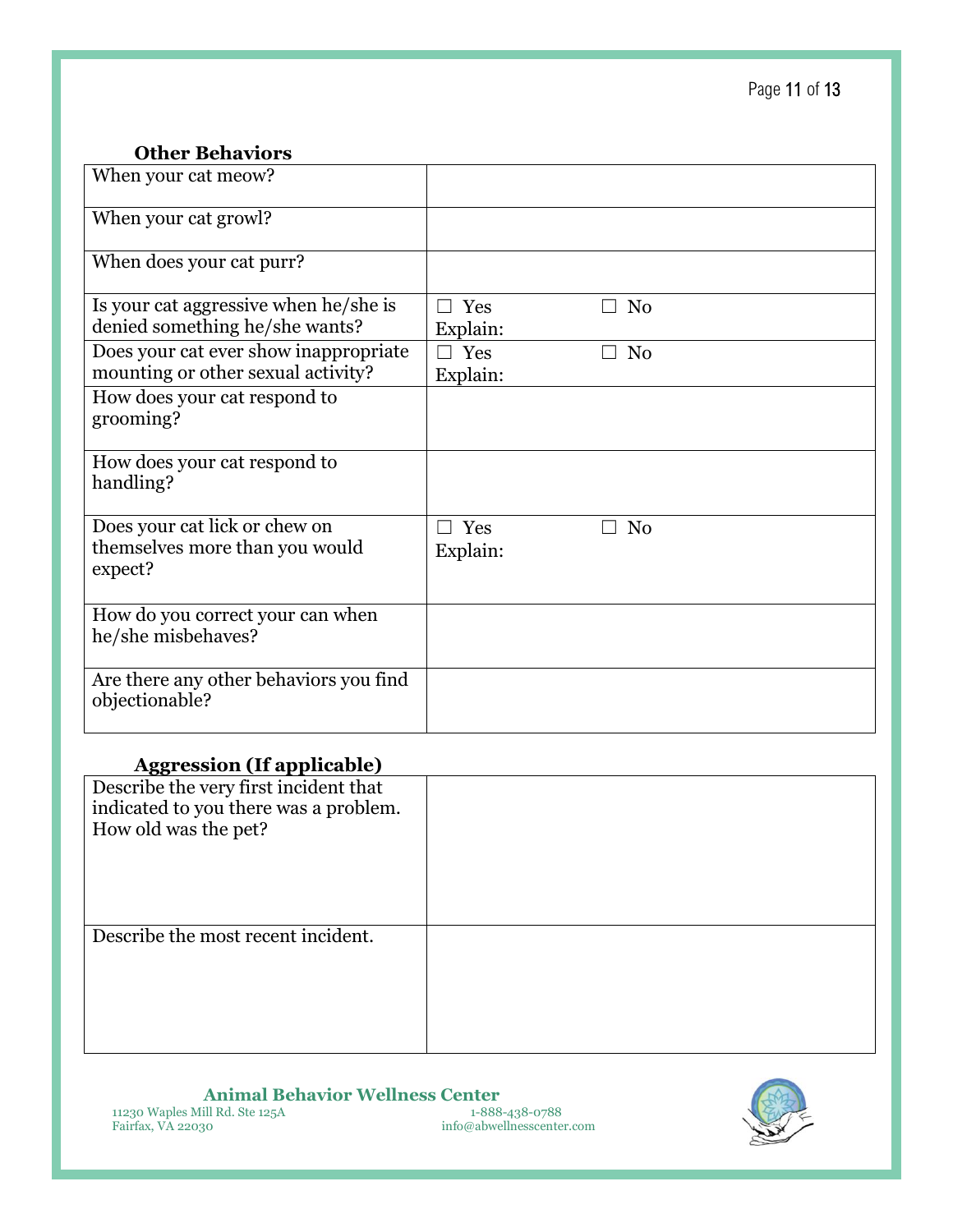|                                                                                      |                                                                                    | Page 12 of 13                                 |
|--------------------------------------------------------------------------------------|------------------------------------------------------------------------------------|-----------------------------------------------|
| What did the cat's body look like? (ear<br>or tail position, hair standing up, etc.) |                                                                                    |                                               |
| What was your reaction or response to<br>this event?                                 |                                                                                    |                                               |
| What was your cat's reaction to your<br>response?                                    |                                                                                    |                                               |
| Was there contact?<br>If yes, what type of injury?                                   | N <sub>0</sub><br>Yes<br>П<br>Scratch $\Box$ Bruise $\Box$ Puncture(s) $\Box$ Tear |                                               |
| How frequently does this type of<br>incident occur?                                  | Multiple times per day<br>Several times per week<br>Monthly                        | $\Box$ Daily<br><b>Weekly</b><br>Too sporadic |
| What has been done to correct the<br>problem?                                        |                                                                                    |                                               |
| The problem is getting:                                                              | Worse<br><b>Better</b>                                                             | No change                                     |
| What do you suspect is the cause?                                                    |                                                                                    |                                               |

#### **Relationship with Pet**

| relationship with 1 et                 |                 |
|----------------------------------------|-----------------|
| What are your feelings about the cat's | Adult Owner #1: |
|                                        |                 |
| present behavior?                      |                 |
|                                        |                 |
|                                        |                 |
|                                        |                 |
|                                        | Adult Owner #2: |
|                                        |                 |
|                                        |                 |
|                                        |                 |
|                                        |                 |
|                                        |                 |
|                                        | Children/Other: |
|                                        |                 |
|                                        |                 |
|                                        |                 |
|                                        |                 |
|                                        |                 |
|                                        |                 |

#### **Animal Behavior Wellness Center**<br> **EDEA BRACES 1-888-438-0788**<br> **EDEA BRACES 1-888-438-0788**<br> **EDEA BRACES 100**<br> **EDEA BRACES 100**<br> **EDEA BRACES** 11230 Waples Mill Rd. Ste 125A1-888-438-0788 Fairfax, VA 22030 info@abwellnesscenter.com